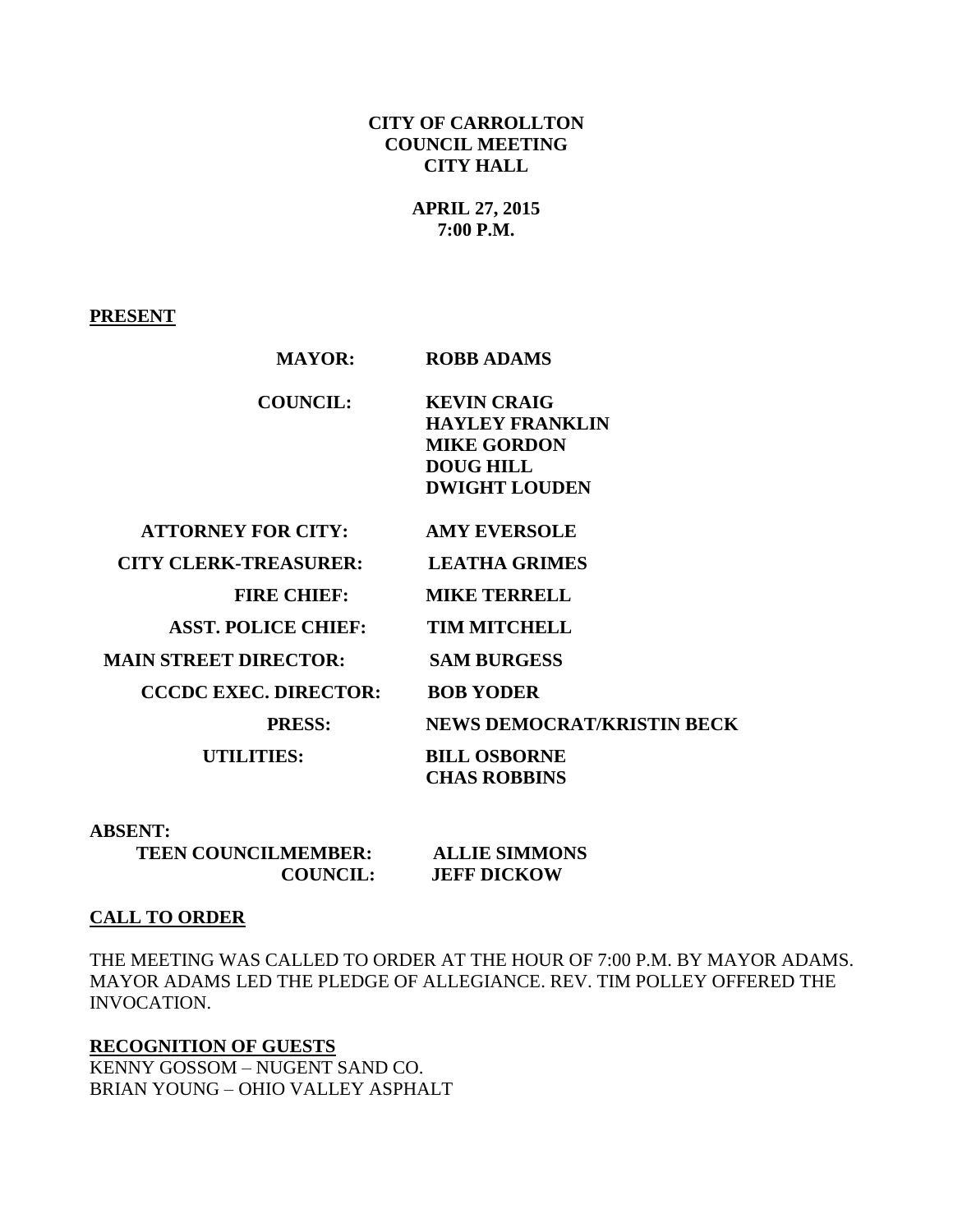REV. TIM POLLEY

REV. TIM POLLEY, CHAPLAIN OF THE CARROLLTON POLICE DEPT., ANNOUNCED THAT THERE WILL BE A STUFF A CRUISER EVENT FOR THE FOOD PANTRY AT KROGER ON FRIDAY, MAY 15<sup>TH</sup> FROM NOON UNTIL 6:00 P.M. THE DATE COINCIDES WITH POLICE MEMORIAL DAY. THERE WILL BE A LIST AVAILABLE AT THE STORE OF ITEMS NEEDED FOR THE FOOD PANTRY.

#### **APPROVAL OF MINUTES: REGULAR MEETING: 4/13/2015**

## **THE MOTION WAS MADE BY COUNCILMAN GORDON AND SECONDED BY COUNCILMAN CRAIG AND DULY CARRIED TO ACCEPT THE MINUTES AS PRESENTED FOR THE REGULAR MEETING OF 4/13/2015.**

**AYES 5 NAYS 0 BID OPENING/AWARD: DGA/ROCK/ETC**

ATTORNEY FOR THE CITY, AMY EVERSOLE, OPENED AND READ THE ONLY BID FOR DGA/ROCK/ETC. FROM NUGENT SAND CO.

#### **THE MOTION WAS MADE BY COUNCILMAN GORDON AND SECONDED BY COUNCILMAN LOUDEN AND DULY CARRIED TO ACCEPT THE BID SUBMITTED BY NUGENT SAND CO. FOR DGA/ROCK/ETC.**

**AYES 5 NAYS 0**

#### **BID OPENING/AWARD: PAVING**

ATTORNEY FOR THE CITY, AMY EVERSOLE, OPENED AND READ THE ONLY BID FOR ASPHALT SUBMITTED BY OHIO VALLEY ASPHALT LLC.

COUNCILMAN GORDON QUESTIONED THE NEW ITEM BID SPECIFICALLY FOR PARKING AREA PAVING (PLACING ASPHALT MATERIALS OVER EXISTING GRAVEL PARKING AREAS). HE THOUGHT AT \$105.00 PER TON IT SEEMED HIGH. HE QUESTIONED WHY THE CITY HAD NEVER BEEN CHARGED FOR THAT BEFORE NOW, BUT MR. YOUNG OF OVA DID NOT KNOW.

### **THE MOTION WAS MADE BY COUNCILMAN LOUDEN AND SECONDED BY COUNCILMAN CRAIG AND DULY CARRIED TO ACCEPT THE BID SUBMITTED BY OHIO VALLEY ASPHALT LLC FOR ASPHALT.**

**AYES 5 NAYS 0**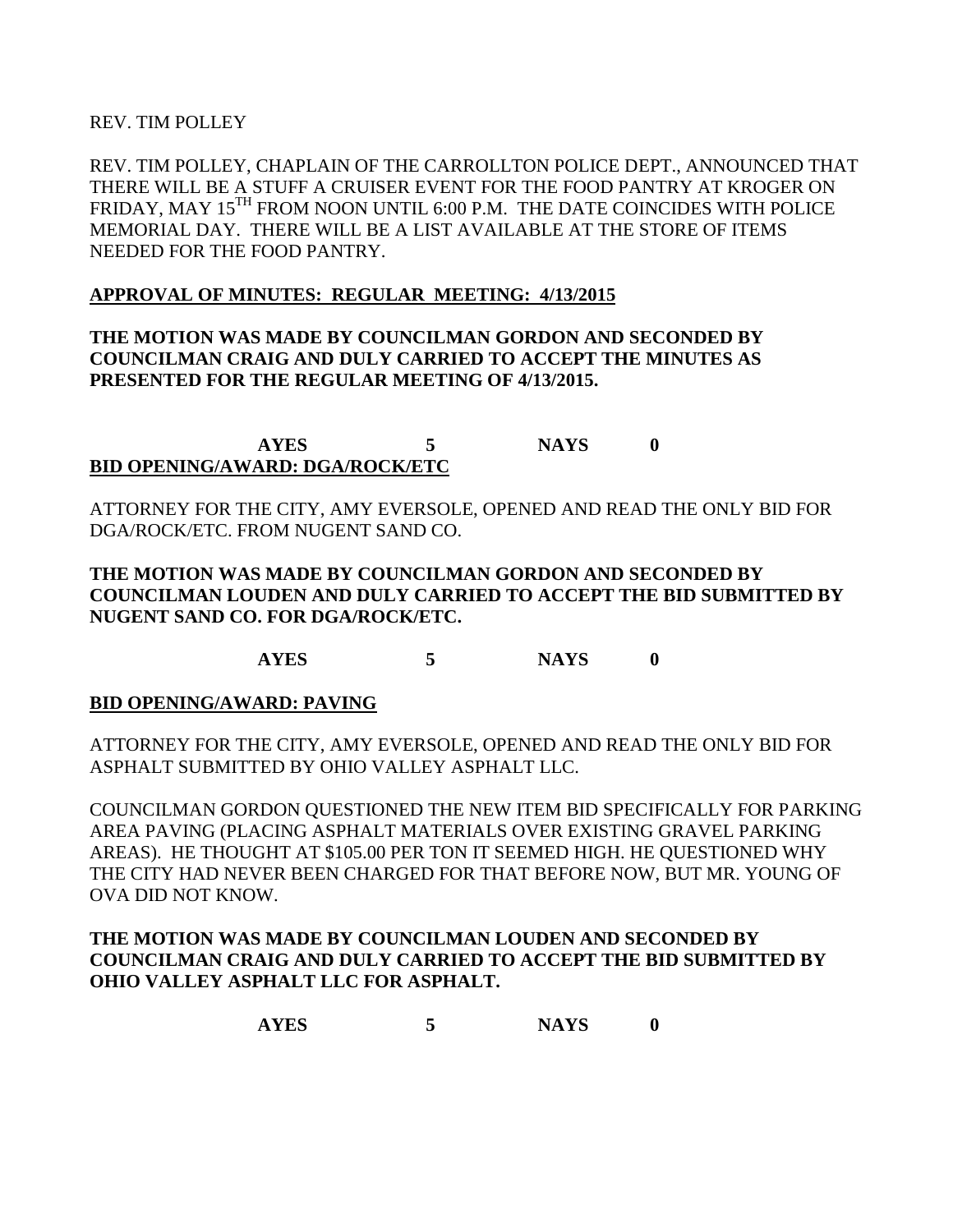BEFORE MR. YOUNG LEFT HE WAS ASKED IF PAVING LEFT OVER FROM LAST YEAR WOULD BE DONE BY THE END OF MAY, AND HE SAID YES. HE ALSO SAID THIS YEAR'S PAVING SHOULD BE DONE BEFORE THE WEATHER GETS BAD THIS YEAR.

# **1 ST READING: ORDINANCE #2015-05: ORDINANCE AMENDING CITY'S FY14-15 BUDGET**

### **THE MOTION WAS MADE BY COUNCILMAN LOUDEN AND SECONDED BY COUNCILMAN GORDON AND DULY CARRIED TO HAVE THE 1ST READING OF ORDINANCE #2015-05: ORDINANCE AMENDING CITY'S FY14-15 BUDGET.**

**AYES 5 NAYS 0**

ATTORNEY FOR THE CITY, AMY EVERSOLE, READ THE ORDINANCE. SECOND READING WILL BE MAY 11TH.

# **1 ST READING: ORDINANCE #2015-06: ORDINANCE AMENDING UTILITIES FY-14-15 BUDGET**

## **THE MOTION WAS MADE BY COUNCILWOMAN FRANKLIN AND SECONDED BY COUNCILMAN CRAIG AND DULY CARRIED TO HAVE THE 1ST READING OF ORDINANCE #2015-06: ORDINANCE AMENDING UTILITIES FY-14-15 BUDGET.**

**AYES 5 NAYS 0**

ATTORNEY FOR THE CITY, AMY EVERSOLE, READ THE ORDINANCE. SECOND READING WILL BE MAY  $11^{\text{TH}}$ .

# **MAYOR'S BUDGET MESSAGE FOR FY 2015-16**

MAYOR ADAMS READ HIS BUDGET MESSAGE. HIGHLIGHTS INCLUDED THE PURCHASE OF 10 POLICE CRUISERS WHICH WILL PROVIDE EVERY OFFICER THEIR OWN CAR TO HELP COMBAT THE GROWING DRUG PROBLEM. ALSO THE CITY WILL PARTNER WITH THE CARROLL COUNTY SCHOOL SYSTEM TO PROVIDE A SCHOOL RESOURCE OFFICER. THE BUDGET ALSO INCLUDES \$100,000.00 TO COMPLETE THE STREETSCAPE IN THE 500 BLOCK OF MAIN STREET. ALSO INCLUDED IS THE COST OF A NEWER, MORE DEPENDABLE VEHICLE FOR THE CODE ENFORCEMENT OFFICER.

# **1 ST READING: ORDINANCE #2015-07: CITY'S FY 2015-16 BUDGET**

**THE MOTION WAS MADE BY COUNCILMAN GORDON AND SECONDED BY COUNCILMAN CRAIG AND DULY CARRIED TO HAVE THE 1ST READING OF ORDINANCE #2015-07: CITY'S FY 2015-16 BUDGET.**

**AYES 5 NAYS 0**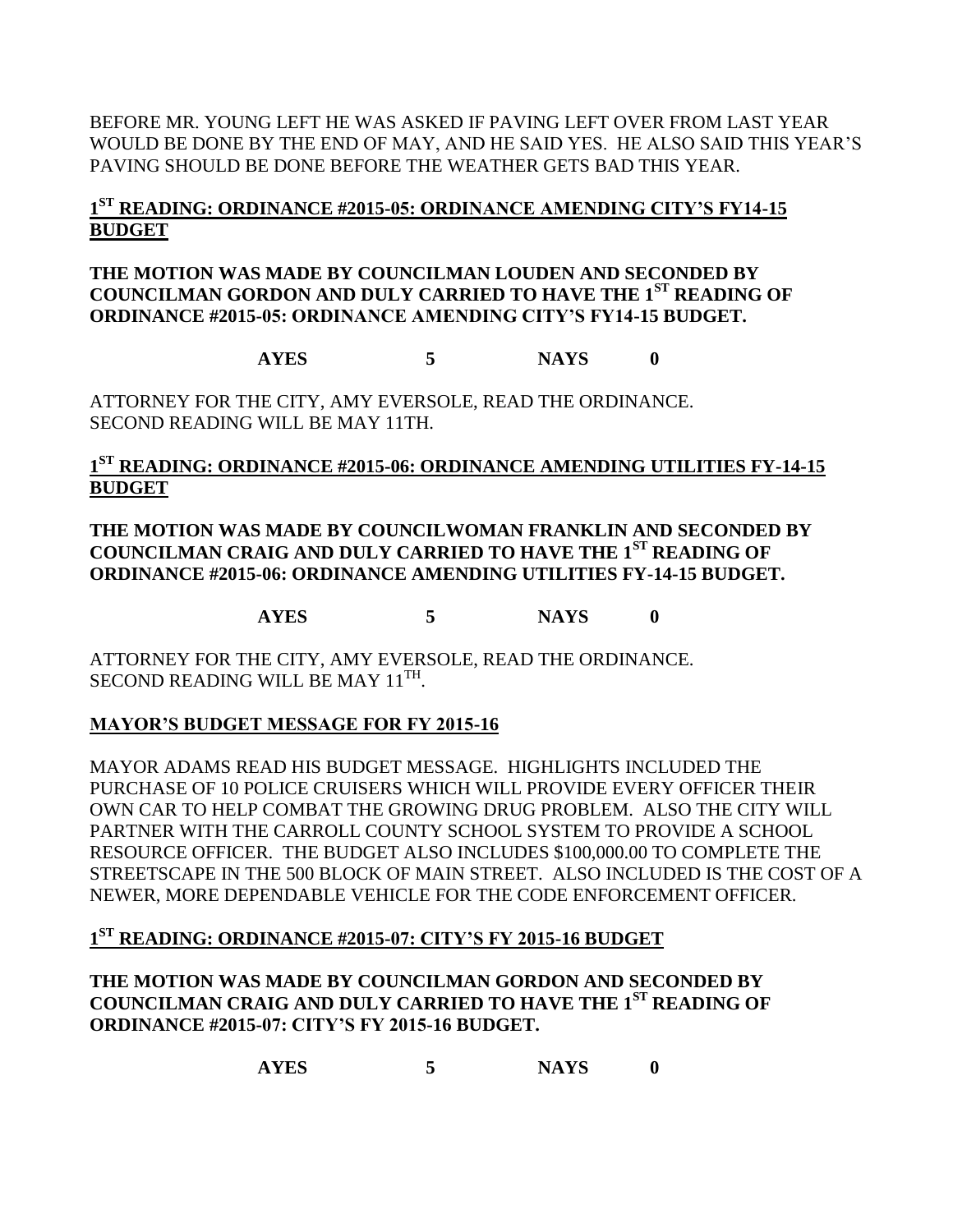ATTORNEY FOR THE CITY, AMY EVERSOLE, READ THE ORDINANCE. SECOND READING WILL BE MAY  $11^{\text{TH}}$ .

# **CARROLLTON UTILITIES BUDGET MESSAGE FOR FY 2015-16**

BILL OSBORNE, CARROLLTON UTILITIES MANAGER, PRESENTED HIS BUDGET MESSAGE FOR FY 2015-16. GAS REVENUE AND EXPENSE ARE DOWN APPROXIMATELY 20 PERCENT DUE TO LOWER NATURAL GAS SUPPLY COSTS. PROJECTIONS ARE FOR A CONTINUED DROP IN REVENUE AND EXPENSE. LARGE CAPITAL PROJECTS INCLUDE A NAS METER AND REGULATOR STATION UPGRADE AT \$200,000 AND COMPLETION OF THE 6" RELOCATION PROJECT AT \$65,000. THERE IS A 2% INCREASE IN WATER AND SEWER RATES IN TOWN AND 3% OUT OF TOWN.

# **1 ST READING: ORDINANCE #2015-08: UTILITIES FY 2015-16 BUDGET**

**THE MOTION WAS MADE BY COUNCILMAN LOUDEN AND SECONDED BY COUNCILMAN GORDON AND DULY CARRIED TO HAVE THE 1ST READING OF ORDINANCE #2015-08: UTILITIES FY 2015-16 BUDGET.**

# **AYES 5 NAYS 0**

ATTORNEY FOR THE CITY, AMY EVERSOLE, READ THE ORDINANCE. SECOND READING WILL BE MAY  $11^{\text{TH}}$ .

# **1 ST READING: ORDINANCE #2015-09: GOLF CARTS ORDINANCE**

BEFORE HAVING THE 1<sup>ST</sup> READING COUNCILMAN LOUDEN HAD A QUESTION CONCERNING THE PART ON PAGE 2, SECTION 3, WHICH SAYS THE GOLF CARTS WILL BE INSPECTED BY A CERTIFIED INSPECTOR DESIGNATED BY THE COUNTY SHERIFF. THE MAYOR AND THE ATTORNEY SAID THAT IS BY KENTUCKY STATUTE. THIS WILL ONLY BE THE FIRST TIME A GOLF CART IS LICENSED THAT IT WILL HAVE TO BE INSPECTED BY THE SHERIFF. THEN ONCE A YEAR A \$10.00 STICKER WOULD BE PURCHASED FROM THE CARROLLTON POLICE DEPARTMENT. THE OWNER WOULD HAVE TO SHOW A PROOF OF INSURANCE CARD. THE LICENSE WOULD RUN FROM JAN.  $1<sup>ST</sup>$  THROUGH DEC.  $31<sup>ST</sup>$ . THE ORDINANCE WAS MODELED AFTER ONES USED IN SEVERAL OTHER CITIES INCLUDING WARSAW AND WINCHESTER.

### **THE MOTION WAS MADE BY COUNCILMAN GORDON AND SECONDED BY COUNCILMAN HILL AND DULY CARRIED TO HAVE THE 1ST READING OF ORDINANCE #2015-09: GOLF CARTS ORDINANCE.**

**AYES 5 NAYS 0**

ATTORNEY FOR THE CITY, AMY EVERSOLE, READ THE ORDINANCE. SECOND READING WILL BE MAY  $11^{\text{TH}}$ .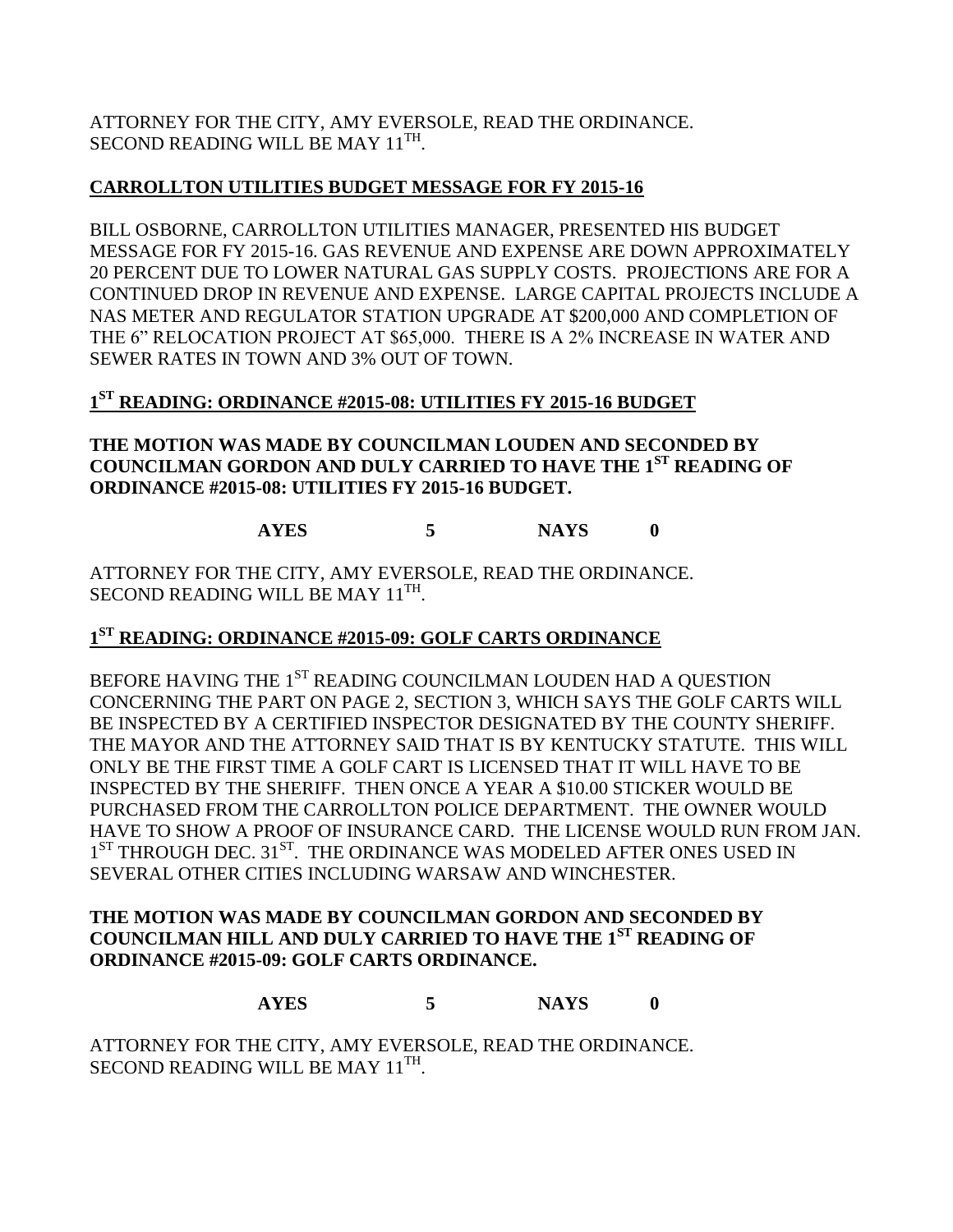COUNCILMAN CRAIG SAID HE WOULD LIKE TO SEE SIDE BY SIDE VEHICLES INCLUDED.

### **NEW BUSINESS**

## **A. REQUEST TO USE POINT PARK FOR ANNUAL OHIO RIVER SWEEP 6/20/15**

**THE MOTION WAS MADE BY COUNCILWOMAN FRANKLIN AND SECONDED BY COUNCILMAN LOUDEN AND DULY CARRIED TO GRANT THE REQUEST BY CARROLLTON MAIN STREET/ORSANCO TO USE POINT PARK 6/20/15 FOR THE ANNUAL OHIO RIVER SWEEP AND WAIVE THE INSURANCE REQUIREMENT.**

**AYES 5 NAYS 0**

#### **B. RESOLUTION #2015-10: LWCF GRANT**

 BOB YODER PRESENTED THE LAND AND WATER CONSERVATION FUND GRANT BUDGET AND RESOLUTION TO HOLD IN RESERVE 50% OF THE PROPOSED COST OF \$82,550.

# **THE MOTION WAS MADE BY COUNCILMAN LOUDEN AND SECONDED BY COUNCILMAN CRAIG AND DULY CARRIED TO APPROVE RESOLUTION #2015-10: LWCF GRANT.**

**AYES 5 NAYS 0**

## **MAYOR'S REPORTS:**

**A. REQUEST TO USE POINT PARK – CARROLL COUNTY TOURISM FOR PADDLE & PEDAL AT THE POINT – 6/20/2015**

**THE MOTION WAS MADE BY COUNCILWOMAN FRANKLIN AND SECONDED BY COUNCILMAN GORDON AND DULY CARRIED TO GRANT THE REQUEST BY CARROLL COUNTY TOURISM TO USE POINT PARK 6/20/2015 FOR PADDLE & PEDAL AT THE POINT FROM 7:00 A.M. TO 4:00 P.M.**

**AYES 5 NAYS 0**

**B. REQUEST FROM CARROLLTON MAIN STREET TO CHANGE THE DATE OF PRIOR REQUEST TO CLOSE MAIN STREET FROM 5TH ST. TO 4TH ST. FOR BUY, SELL, TRADE ON MAIN STREET FROM 5/16 TO 5/9.**

**THE MOTION WAS MADE BY COUNCILMAN CRAIG AND SECONDED BY COUNCILMAN GORDON AND DULY CARRIED TO CHANGE THE PRIOR APPROVED DATE OF 5/16 TO 5/9 FOR THE STREET CLOSURE OF MAIN STREET FROM 5TH ST. TO 4 TH ST. FOR THE BUY, SELL, TRADE ON MAIN STREET EVENT.**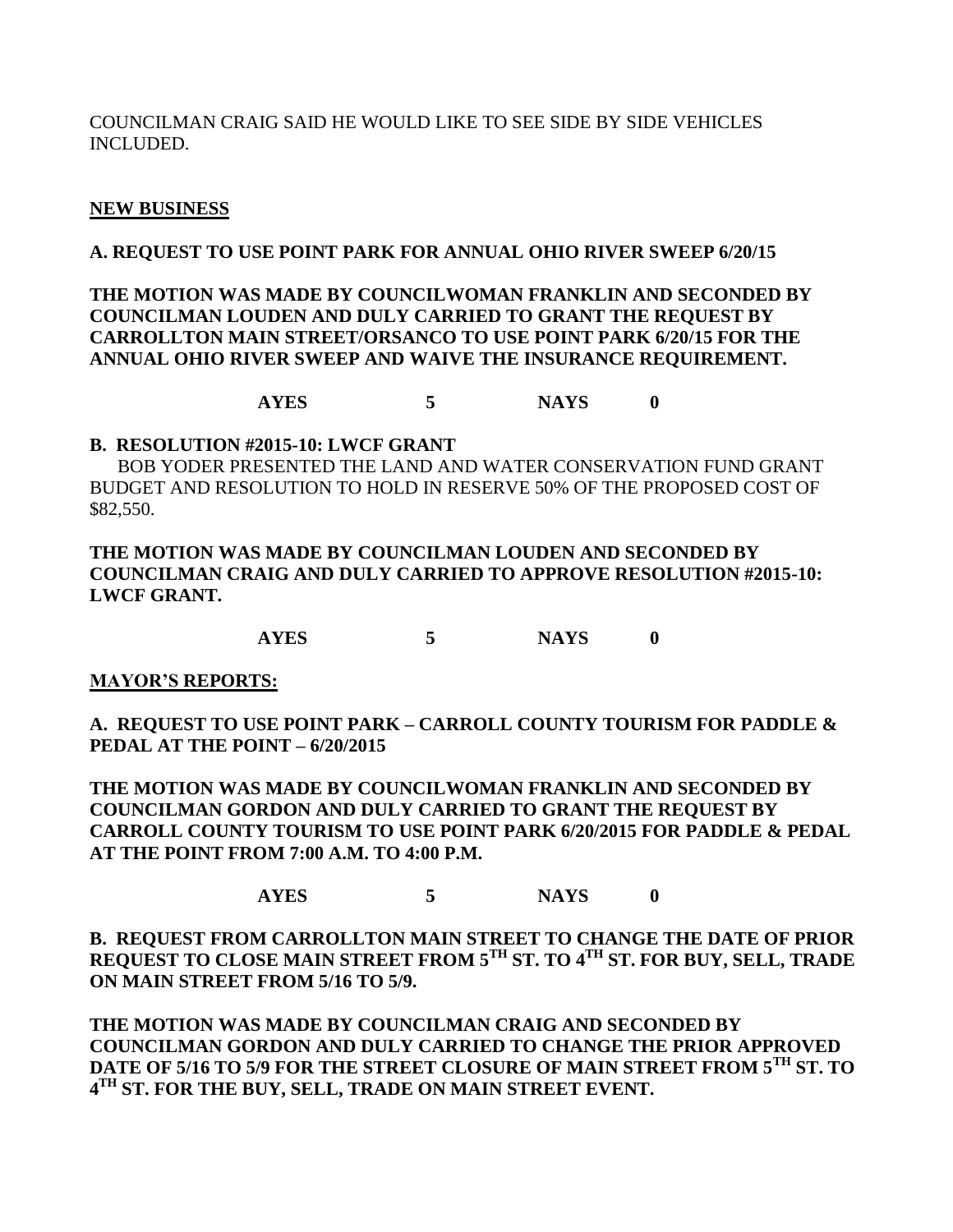### **AYES 5 NAYS 0**

**C. NAMING OF PORTION OF RIVERWALK FOR CHARLIE WEBSTER** MAYOR ADAMS SAID THIS WAS SOMETHING THAT HAD BEEN DISCUSSED BEFORE AND ALL WERE IN AGREEMENT TO DO THIS. HE SAID THAT FORMER MAYOR CHARLES WEBSTER HAD DONE SOMETHING THAT MAY NEVER BE DONE AGAIN IN SERVING AS MAYOR FOR FIVE TERMS.

### **THE MOTION WAS MADE BY COUNCILMAN GORDON AND SECONDED BY COUNCILMAN CRAIG AND DULY CARRIED TO NAME THE PORTION OF THE RIVERWALK ALREADY COMPLETED AFTER FORMER MAYOR CHARLES WEBSTER.**

# **AYES 5 NAYS 0**

THE MAYOR THEN ASKED COUNCIL WHEN WOULD BE A GOOD DAY FOR THE NAMING CEREMONY WHICH THE FAMILY FROM OUT-OF-TOWN WANTS TO ATTEND. IT WAS AGREED UPON TO HAVE IT ON SATURDAY 6/27 AT 1:00 P.M. RAIN OR SHINE.

MAYOR ADAMS ALSO SHOWED COUNCIL DRAWINGS AND PICTURES OF A PROPOSED STONE STRUCTURE TO HOUSE THE TWO PLAQUES, THE ONE SHOWING ALL OF THE CITY OFFICIALS AT THE TIME OF CONSTRUCTION AND THE ONE HONORING CHARLES WEBSTER. STEVE MARTIN OF PUBLIC WORKS WOULD DO THE STONE CONSTRUCTION. THE MAYOR FELT WITH THE COST OF ANOTHER PLAQUE AND THE STONE IT COULD BE DONE FOR AROUND \$700.

**THE MOTION WAS MADE BY COUNCILMAN GORDON AND SECONDED BY COUNCILMAN CRAIG AND DULY CARRIED TO ALLOW THE MAYOR TO PURCHASE THE PLAQUE FOR CHARLES WEBSTER AND HAVE THE STONE SIGN CONSTRUCTED FOR A COST NOT TO EXCEED \$2,000.**

## **AYES 5 NAYS 0**

#### **D. REPORT ON ASH TREES**

MAYOR ADAMS SAID HE AND COUNCILMAN GORDON HAD MET WITH RON VANOVER WHO IS WITH THE DEPARTMENT OF FORESTRY. HE SAID THERE ARE SEVERAL TREATMENT OPTIONS FOR SAVE AN ASH TREE INFESTED WITH THE EMERALD ASH BORER. THE CHEAPEST IS PROBABLY CHEMICAL TREATMENT. IT HAS BEEN FOUND THAT MOST OF THE TREES ARE ON PRIVATE PROPERTY. THE CITY CANNOT TREAT THOSE BUT CAN OFFER GUIDANCE TO ANY CITIZEN INTERESTED AND REFER THEM TO CHRISTIN HERBST AT THE CARROLL COUNTY EXTENSION SERVICE. THE TREATMENT WOULD HAVE TO BE REPEATED EACH YEAR AND A PERSON DOES NOT HAVE TO BE CERTIFIED TO TREAT THEIR OWN TREE. ANY OF THE CITY EMPLOYEES THAT TREAT OUR TREES ON PUBLIC PROPERTY WOULD HAVE TO BE CERTIFIED. THERE IS ONLY ABOUT ONE MONTH LEFT IN THE YEAR IN WHICH TO TREAT THE TREES.